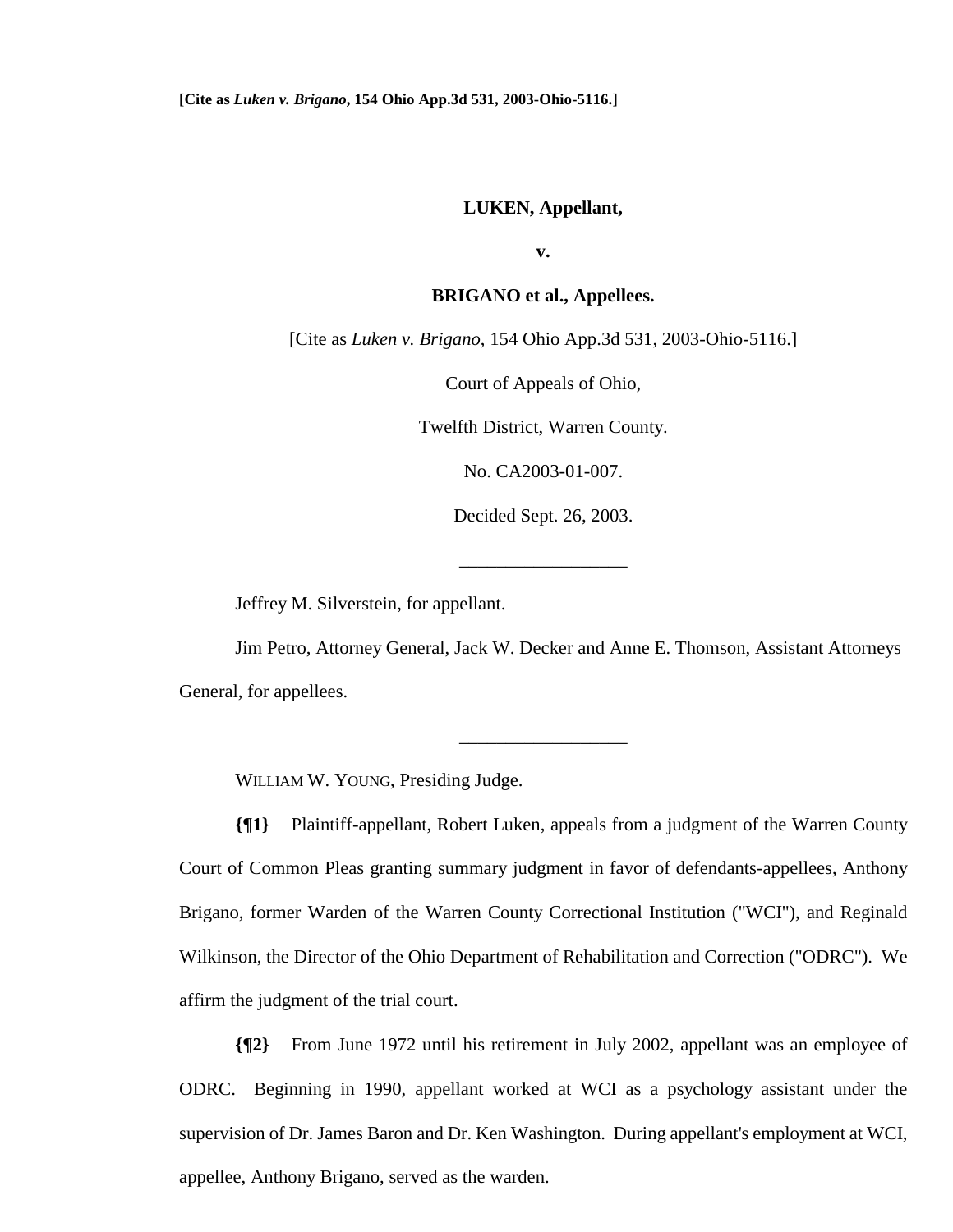**{¶3}** In 1980, in accordance with his spiritual beliefs, appellant stopped cutting his hair. Appellant maintains that his spiritual beliefs are "non-theistic," and that he has identified his hair as a spiritual "totem." Appellant claims that he does not cut his hair, because it symbolizes his spiritual development and serves as a reminder that he must "live simply and avoid excessive pride." Appellant states that he has voluntarily cut his hair only once since 1980, which he claims was for charity.

**{¶4}** In the early 1990s, ODRC instituted a grooming policy, a portion of which provides that male employees' hair must not extend below the bottom of the collar in the back, must not cover the entire ear on the side, and must be styled above the eyebrow in the front. When the grooming policy became effective, Dr. Baron told appellant that he had to get a haircut and provided him with a copy of the grooming policy. Appellant refused, and wrote on the acknowledgement of his receipt of the policy that ODRC lacked the authority to implement the policy based on a collective bargaining agreement. However, appellant did not inform his supervisor that he believed the policy violated his spiritual beliefs.

**{¶5}** As a result of appellant's refusal to comply with the grooming policy, he was given an oral reprimand, a written reprimand, and a one-day suspension. Appellant still did not inform ODRC or WCI that the policy violated his beliefs. After his suspension, appellant cut his hair whenever his supervisors requested him to do so, which occurred approximately every nine months.

**{¶6}** After the Ohio Supreme Court issued its decision in *Humphrey v. Lane* (2000), 90 Ohio St.3d 62, appellant refused to maintain his hair in accordance with the grooming policy. Based upon his interpretation of *Humphrey*, appellant felt that he was not required to comply with the policy because of his spiritual beliefs.

**{¶7}** In April 2001, Dr. Washington ordered appellant to cut his hair. Appellant refused and asked for an accommodation or waiver pursuant to *Humphrey*. Appellant's request was denied, and appellant still refused to cut his hair. Appellant was given an oral reprimand, a written

- 2 -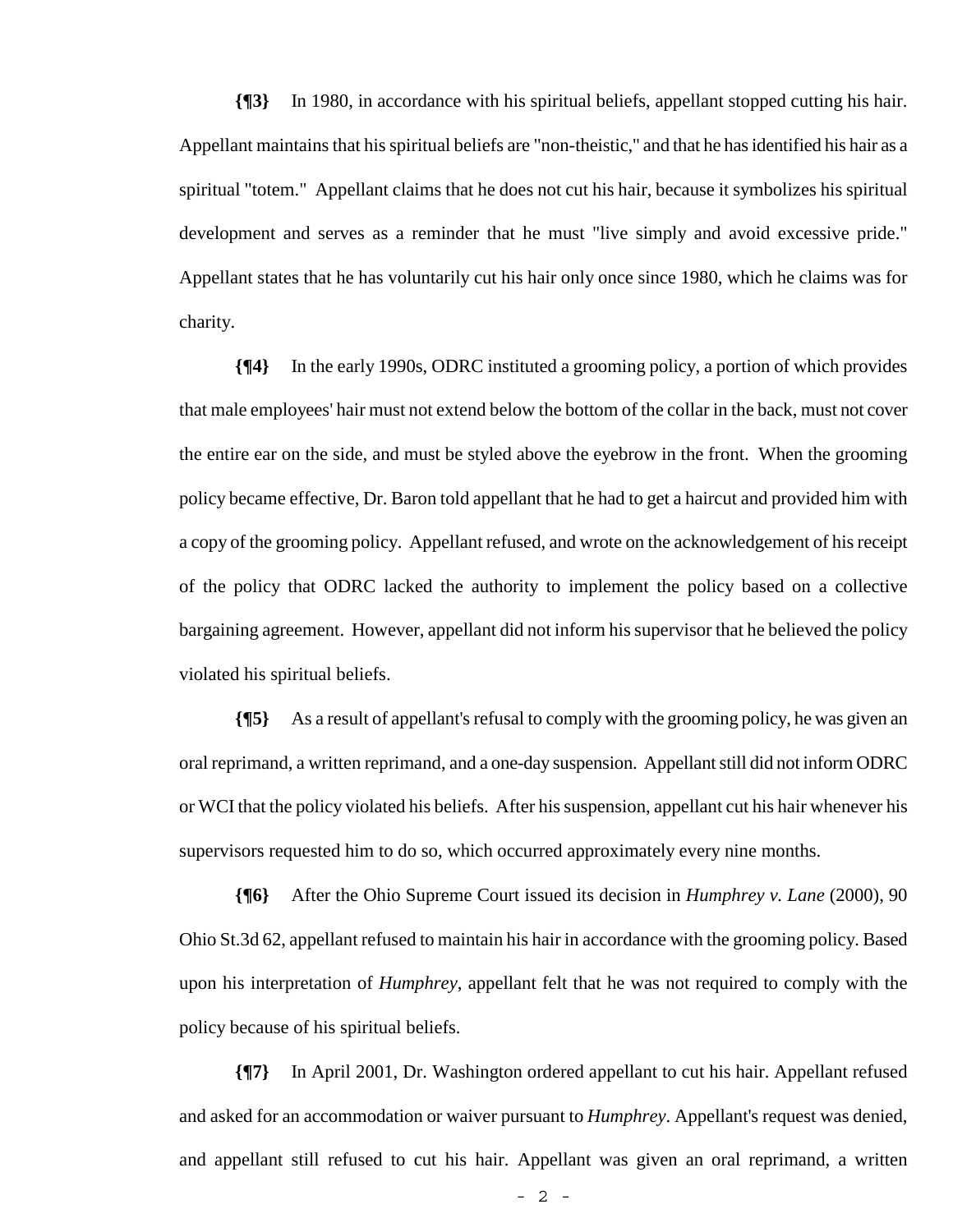reprimand, a two-day suspension, a five-day suspension, and a ten-day suspension. For reasons unrelated to this case, appellant voluntarily retired in July 2002.

**{¶8}** On April 23, 2002, appellant filed a complaint against Brigano and Wilkinson, claiming that the ODRC grooming policy violated his right of conscience as guaranteed by Section 7, Article I of the Ohio Constitution, and requesting that the court enjoin appellees from taking any disciplinary action against him. Appellees moved for summary judgment on October 23, 2002, and the trial court granted the motion on December 17, 2002. In its decision, the trial court stated, "Reasonable minds could certainly conclude that Mr. Lukens' beliefs regarding his hair are sincerely held. There can be no issue, however, that they are not in deference to or the mandate of a higher being." Appellant appeals from the trial court's decision, raising the following assignment of error:

**{¶9}** "The common pleas court erred in granting appellee's motion for summary judgment."

**{¶10}** In its decision granting summary judgment, the trial court found that although appellant's beliefs were sincere, they were not religious in nature. Appellant argues on appeal that the trial court erred in granting summary judgment on this basis, because the Ohio Supreme Court recognized a right to an "expression of conscience" in the *Humphrey* decision that is protected from interference by the Ohio Constitution.

**{¶11}** In *Humphrey*, a Native American employed by the ODRC challenged a policy requiring him to keep his hair cut above his ears and collar length or shorter in the back. Id. at 63. Humphrey argued that the policy violated his religious beliefs because he wears his hair long as part of his practice of Native American Spirituality. Id. As part of his religious practice, he must walk the "red road" of spirituality and was required to keep his hair long. Id.

**{¶12}** The question before the *Humphrey* court was what standard of review should be applied when reviewing a generally applicable, religion-neutral state regulation that allegedly violates a person's right to free exercise of religion. Id. at 66. In determining that the regulation must

- 3 -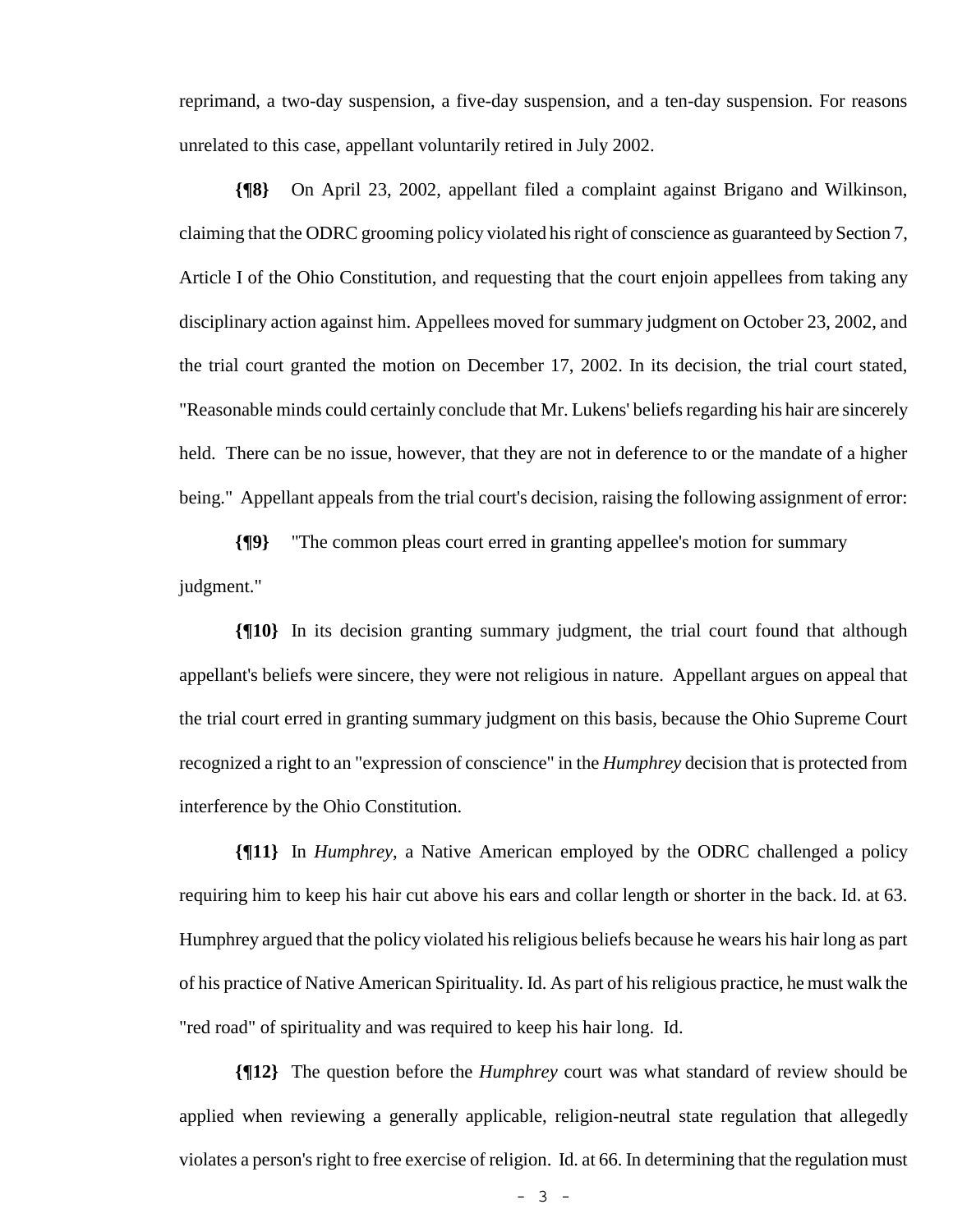serve a compelling state interest and be the least restrictive means of furthering that interest, the court looked to the language of the Ohio Constitution in comparison with the language of the federal Constitution.

**{¶13}** The Ohio Constitution's Freedom of Religion Clause states: "All men have a natural and indefeasible right to worship Almighty God according to the dictates of their own conscience. No person shall be compelled to attend, erect, or support any place of worship, or maintain any place of worship, against his consent; and no preference shall be given, by law to any religious society; nor shall any interference with the rights of conscience be permitted."

**{¶14}** The court found that the Ohio Constitution is distinguished by the phrase "nor shall any interference with the rights of conscience be permitted." Id. at 67.

**{¶15}** However, in distinguishing the Ohio right to religious freedom from federal protection, the court did not recognize a general "right of conscience" as argued by appellant. Instead, the court found that while the federal right protected the free exercise of religion, the Ohio right was broader. However, this broadened right was in the context of the type of protection afforded, not the religious nature of the right. The court found that while the federal right protects citizens from laws that *prohibit* free exercise of religion, the Ohio Constitution goes a step further and protects citizens even from laws that *interfere* with the right. Id. Thus, the court found that the Ohio right extends beyond laws prohibiting free exercise to laws that "tangentially affect religion." Id. Thus, the expanded right discussed by the court was the freedom from laws that not only prohibit, but also from those laws that interfere with the exercise of a religion, not a recognition of a general right of conscience.

**{¶16}** Because of this broadened right, the court determined that Ohio should apply a different test to neutral, evenly applied government actions. The court then found that a state law interfering with religion must serve a compelling state interest and be the least restrictive means of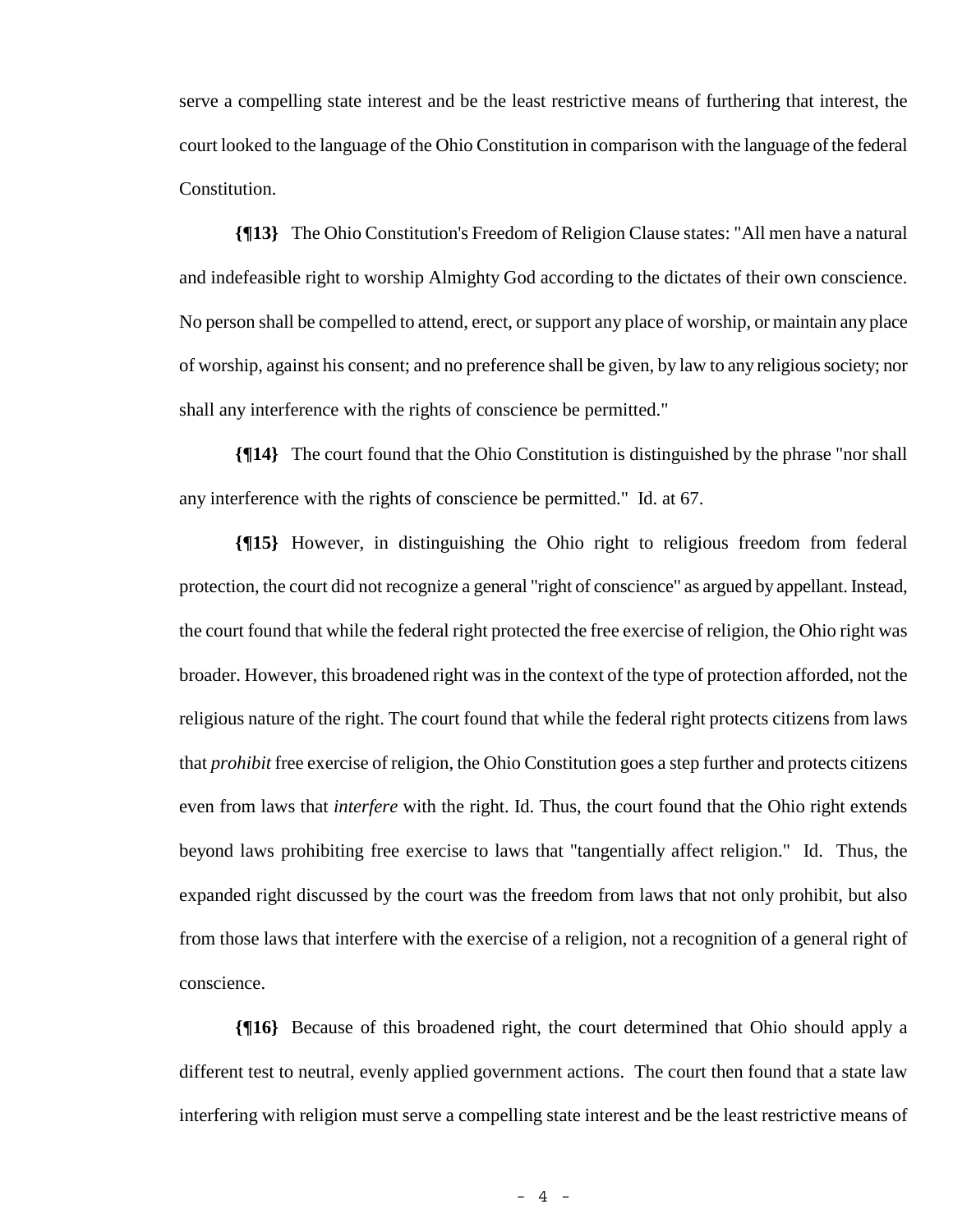furthering that interest. The court found that the protection applied "to direct and indirect encroachments upon religious freedom." Id. at 68.

**{¶17}** The court then turned to the facts of the case and noted that before analyzing the state action with the test discussed, a person must state a prima facie free exercise claim by establishing "that his religious beliefs are truly held and that the governmental enactment had a coercive [effect on] him in the practice of his religion." Id. In that case, the court found there was no dispute that Humphrey had successfully made the required prima facie case. They found that there was no dispute that a central tenet of Native American spirituality was that a man's hair should not be cut unless he was in mourning and that forcing Humphrey to cut his hair would infringe on the free exercise of his religion. Id. at 68-69. The court then applied the strict-scrutiny standard to the enactment and found that it was not the least restrictive means of furthering the interest. Id. at 69-72.

**{¶18}** Thus, the issue involved in this case, whether appellant's beliefs are protected as an expression of religion, was not at issue in the *Humphrey* case. The *Humphrey* court's discussion regarding interference with the rights of conscience was in relation to the degree of protection afforded a religious right, not the nature of the religious right itself. Thus, we find that the Ohio Supreme Court has not recognized a general right of conscience separate from the protection afforded to religious rights.

**{¶19}** Prior to the *Humphrey* decision, the Tenth District came to a similar conclusion and found that the Ohio Constitution does not afford "a right of conscience irrespective of and unconnected to religious freedom." *Preterm Cleveland v. Voinovich* (1993), 89 Ohio App.3d 684. The plaintiffs in that case also argued that the freedom-of-religion section of the Ohio Constitution conferred protection to a person's general right of conscience. The Tenth District examined the language of the Constitution and determined that "[t]he first sentence defined the right intended, namely, the 'natural and indefeasible right to worship Almighty God' which precludes an interpretation that a right of conscience unconnected with religion is intended to be protected by this

- 5 -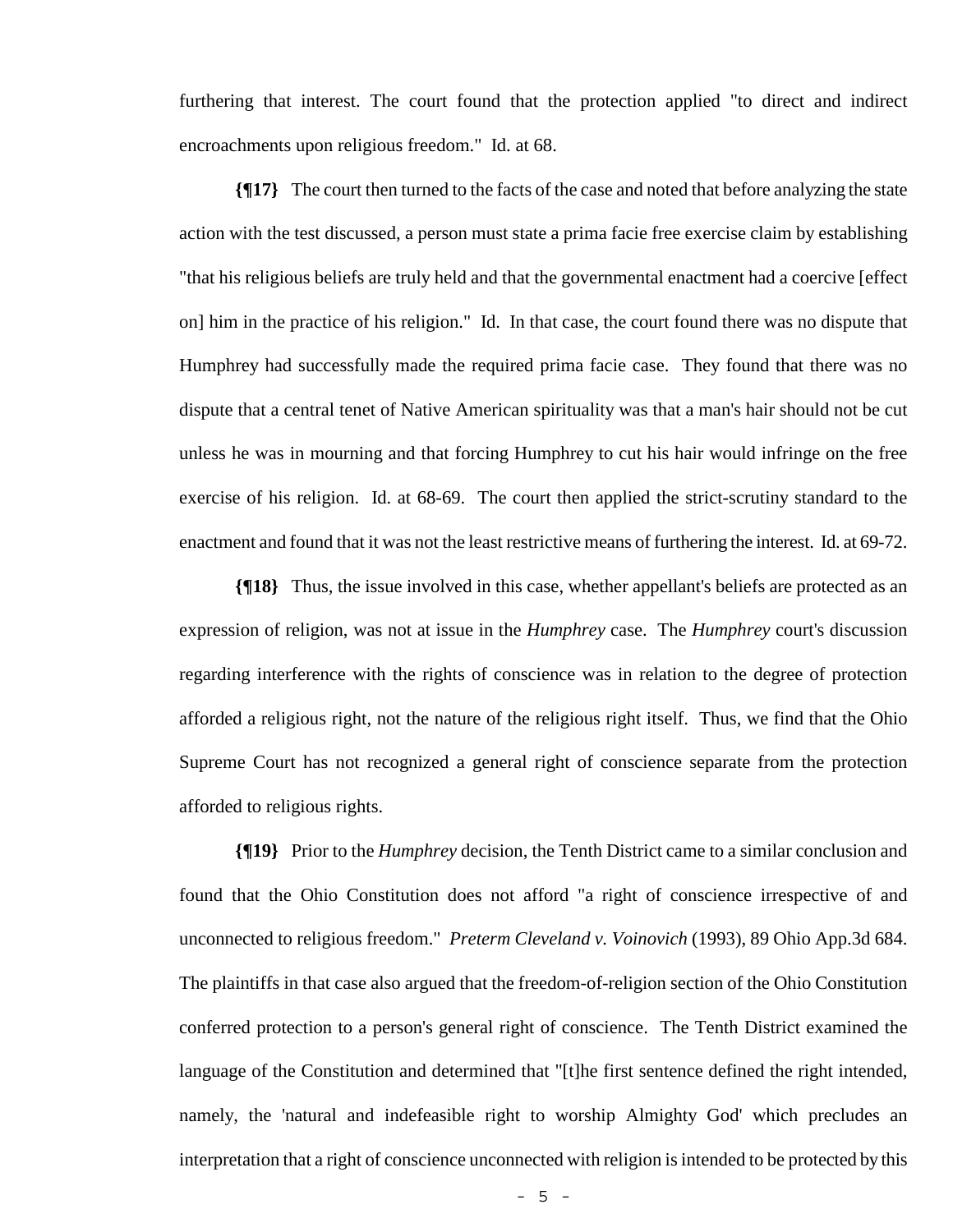section." Id. at 697. The court determined that the word "conscience" was to be taken in a religious context, not a secular context. Id.

**{¶20}** The court concluded that "the word 'conscience' denotes a sense of moral goodness as to which conduct is right and which is wrong. In a secular sense, such intellectual feelings may vary from person to person, but they are protected by Section 7, Article I, Ohio Constitution, only when predicated upon bona fide religious beliefs, even though the word 'conscience' in a secular sense necessarily includes moral and philosophical views not within the confines of established religion. Such secular concepts of 'conscience' may have some constitutional protection \*\*\*, but such protection is not afforded by Section 7, Article I, Ohio Constitution." Id. at 697.

**{¶21}** Accordingly, because we find that the Ohio Constitution does not confer protection to a general right of conscience, we must next examine whether appellant's "spiritual beliefs" are the type afforded protection from religious interference. As mentioned in the above discussion, a plaintiff must establish a prima facie case of religious discrimination by showing that his religious beliefs are sincerely held and that the government regulation interferes with the practice of his religion. *Humphrey* at 68.

**{¶22}** A determination of what is a "religious" belief or practice entitled to constitutional protection presents a "most delicate question." *Wisconsin v. Yoder* (1972), 406 U.S. 205, 215, 92 S.Ct. 1526. However, "the very concept of ordered liberty precludes allowing every person to make his own standards on matters of conduct in which society as a whole has important interests." Id. at 215-216. One test used in Ohio to determine whether beliefs are religious in nature is whether a given belief occupies a place in the life of its possessor parallel to that filled by the orthodox belief in God. *State v. Bontrager* (Oct. 18, 1996), Hardin App. No. 6-95-17, citing *United States v. Seeger* (1965), 380 U.S. 163, 165-166, 85 S.Ct. 850. Although this is an encompassing definition, more than a personal or philosophical belief is required. Id. "A way of life, however virtuous and admirable, may not be interposed as a barrier to reasonable state regulation \*\*\* if it is based on purely secular

- 6 -